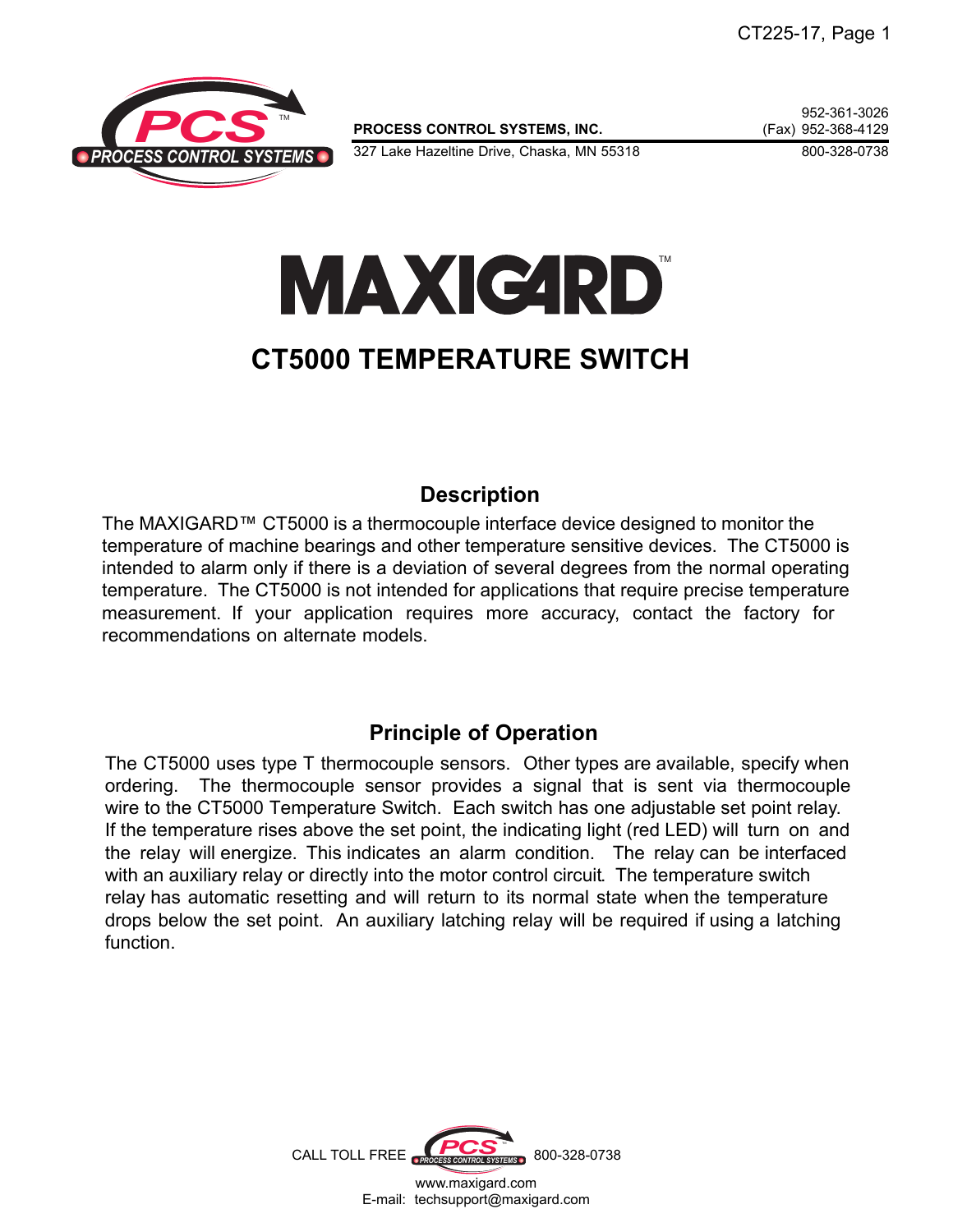

Figure 1

#### **1.0 Temperature Module Calibration**



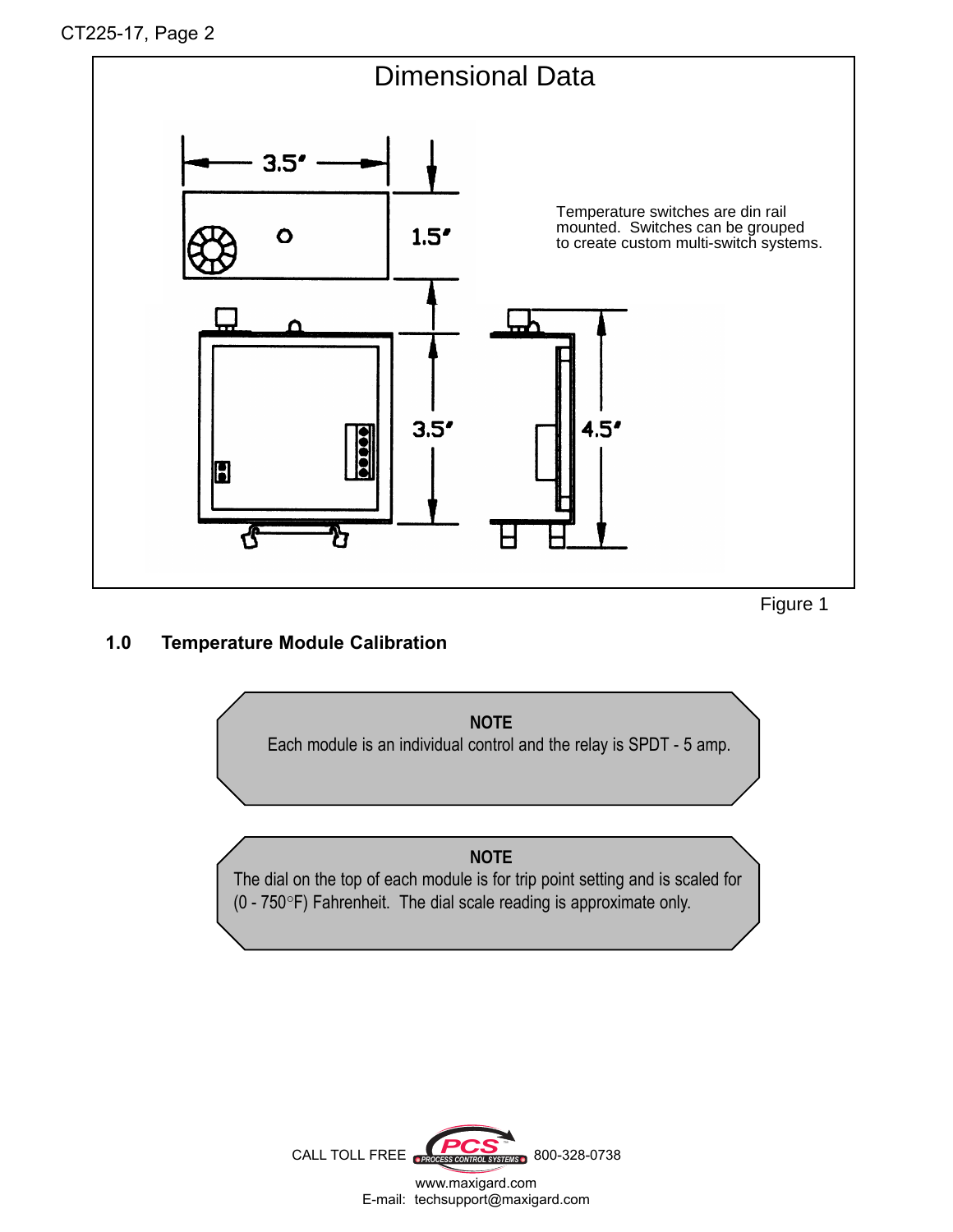- **1.1** Turn the module calibration dial to the desired approximate set point. (see figure 2, page 3)
- **1.2** Check and reset the set point after normal operating temperature has been established and adjust if necessary.
- **1.3** The modules' red LED indicating light will be off when the operating temperature is below the preset over temperature set point and the relay will be de-energized.
- **1.4** The red LED indicating light will be on and the relay will be energized when the operating temperature is above the preset over temperature set point.





CALL TOLL FREE **PROCESS CONTROL SYSTEMS** 800-328-0738 www.maxigard.com E-mail: techsupport@maxigard.com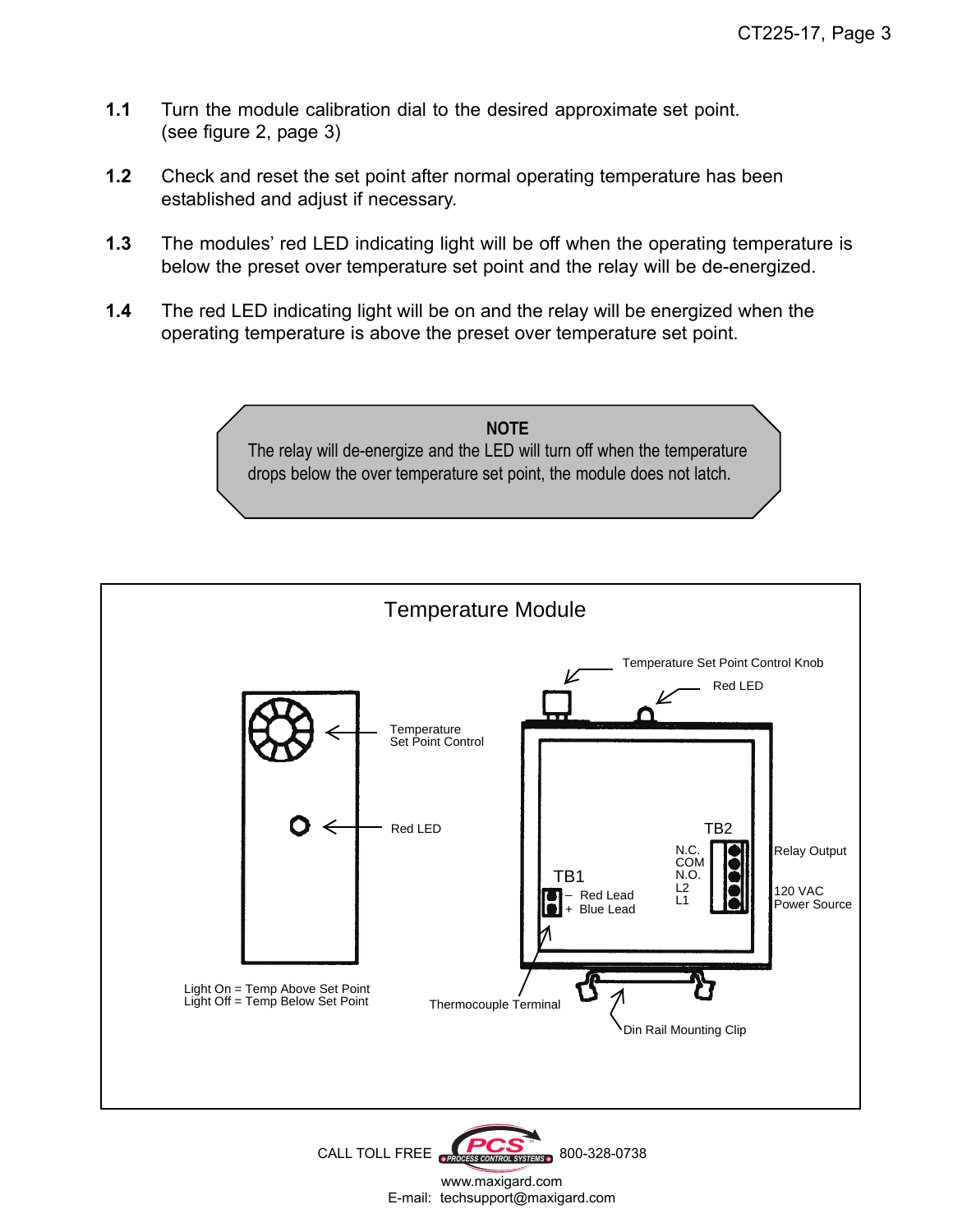#### **2.0 Energizing the Heat Switch Module**



**2.1** Wire 120 VAC directly to L1 and L2 on terminal block "TB2", located on the module circuit board. (see figure 2, page 3)

#### **3.0 Rub Block Installation and Wiring (skip to 4.0 if rub blocks are not used)**

**3.1** Install the (2) rub blocks on the elevator leg. (see figure 3, page 5)

> **NOTE** The rub blocks assemblies are placed at right angles  $(90^{\circ})$  to the conveyor belt.

- **3.2** Run a continuous thermocouple wire from the thermocouple leads to the Temperature Switch module, terminal "TB1", located on the module circuit board. Make sure to maintain continuity, red  $(-)$  blue  $(+)$ . (see figure 2, page 3)
- **4.0 Bearing Temperature Thermocouple Installation and Wiring**



 **4.1** Remove existing grease fittings. Install the bearing thermocouple probe assemblies to the principle bearings. (see figure 4, page 5)

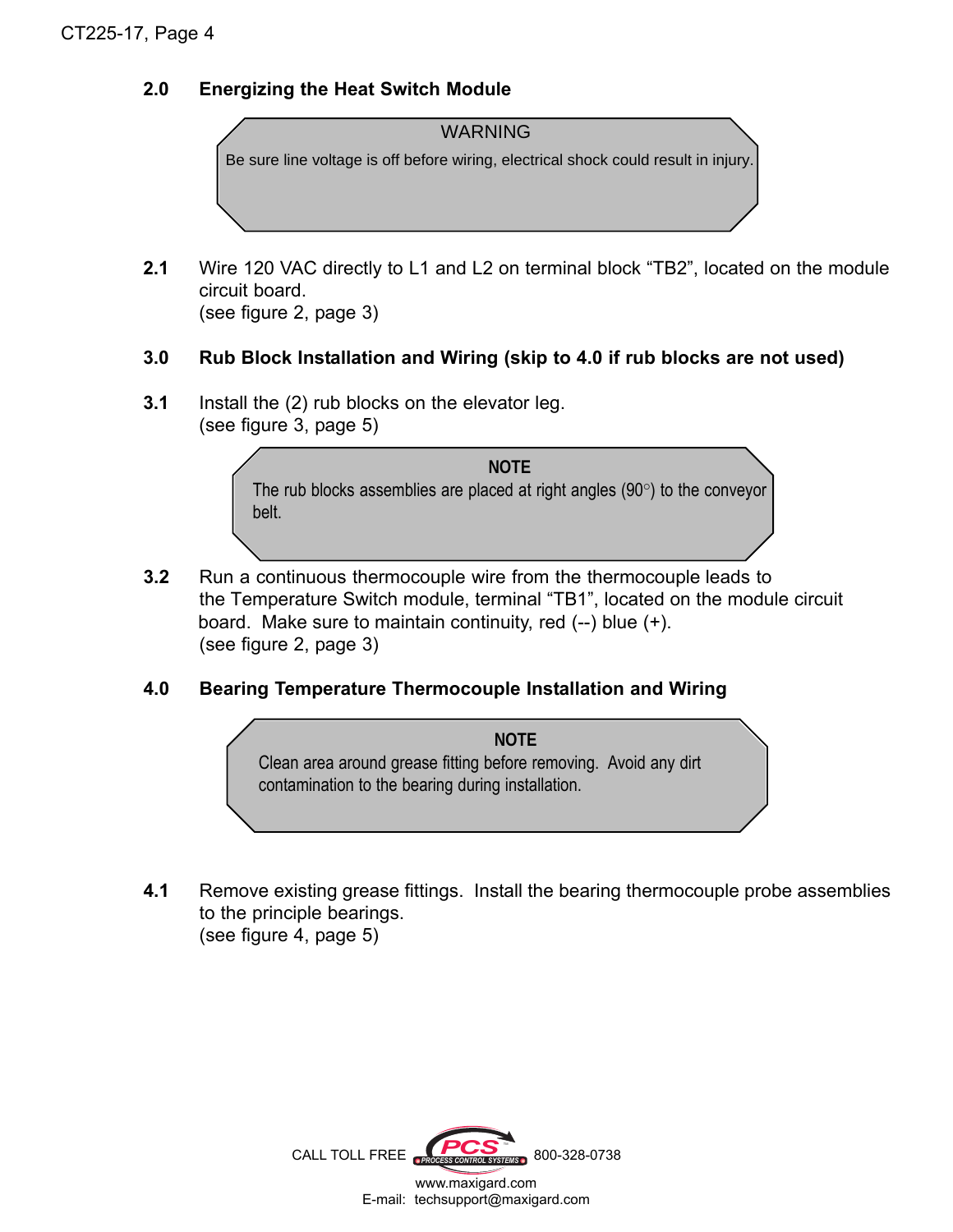- **4.2** If existing fitting is larger than new fitting, an adapter bushing will be required.
- **4.3** Insert thermocouple probe until the tip touches the outer race of bearing.
- **4.4** Tighten compression nut to secure the probe.



- **4.5** Some bearings will require other methods of installing the sensor. Use care not to puncture, bend the probe, or break the sensor leads.
- **4.6** Run a continuous blue extension thermocouple wire from the thermocouple plug to the Temperature Switch module, terminal "TB1", located on the module circuit board. Make sure to maintain continuity, red (--), blue (+). (see figure 2, page 3)





www.maxigard.com E-mail: techsupport@maxigard.com